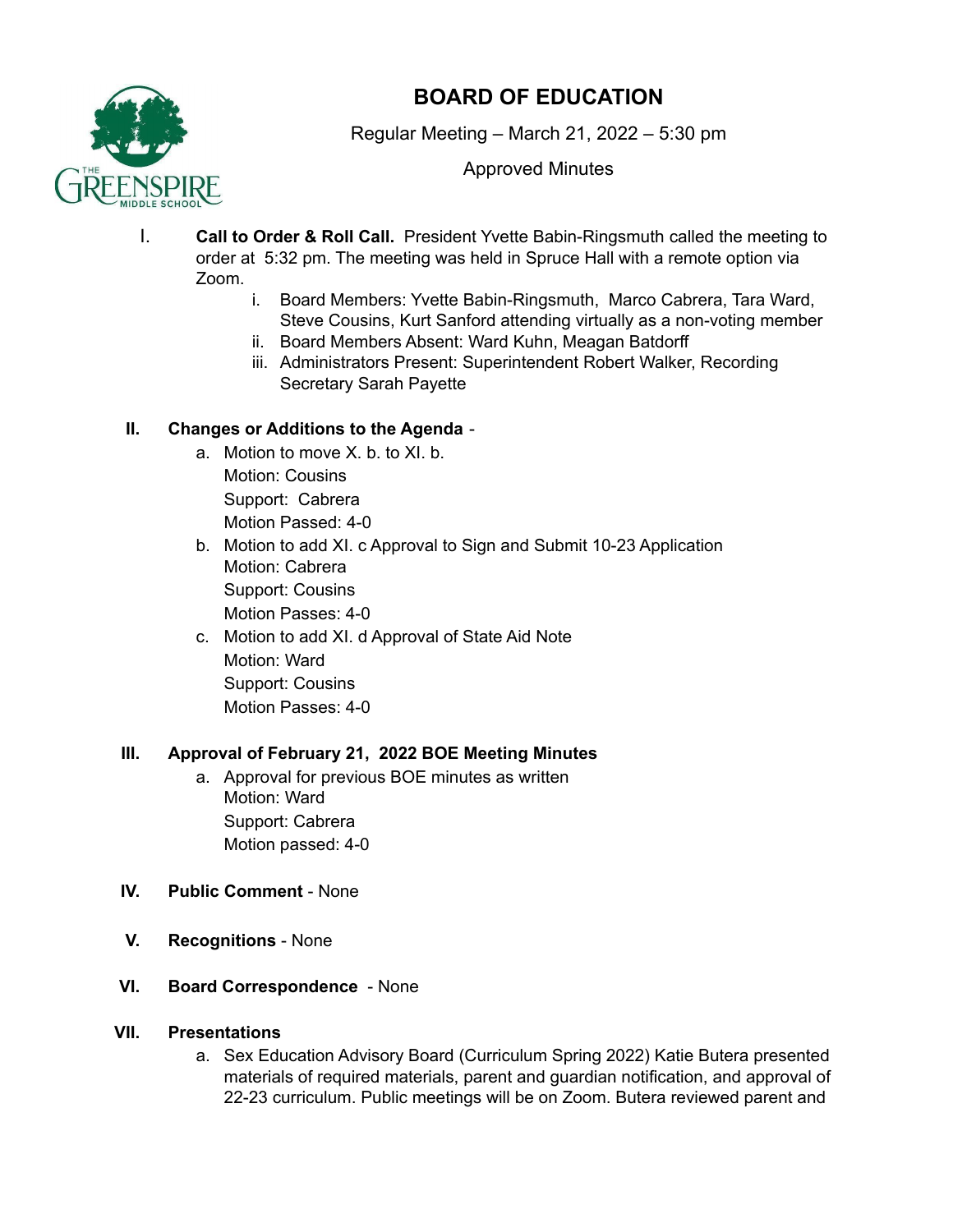guardian rights. Resources for middle school curriculum were reviewed. Discussion ensued.

### **VIII. Reports**

- a. Superintendent's Report Walker reviewed district enrollment and job postings. Summer day camp programs remain open with some available spots. Tours are still provided for both schools despite full enrollment for next year. COVID-19 dashboard no longer needs to be provided. Walker updated the board on loans and suggested an amendment to the implementation budget due to these loans. Dual enrollment is currently being discussed with NMC to ensure policies match. High school pathways have been branded and updated. Walker review facilities for the district. Field trips within the middle school are being planned for spring, per grade level. Greenspire's 10 year anniversary will be held May 21st from 4-6pm.
- a. President's Report Babin-Ringsmuth expressed gratitude for the board members involved in recruitment of board members. Tax exemption form was explained, along with the process.
- b. Treasurer's Report Batdorff wasn't in attendance to present. i. CSP Grant
- c. Authorizer's Report GVSU's representative, Matt Missias, reported upcoming board receptions. Annual board member survey is due at the end of the week.
- d. Faculty summary: On behalf of the district, Claire Alexander, Middle School literature and speech teacher invited board members to attend. Alexander requested involvement in future hiring processes for the upcoming school year. Alexander also acknowledged the district's supply of substitute teachers, specifically Rosie at the high school

## **IX. Consent Agenda**

- a. Committee Reports
	- i. Facilities & Finance
	- ii. School Expansion
	- iii. Personnel
	- iv. Curriculum/School Improvement Team
	- v. Student Support Council Approval of consent agendas of those provided Motion: Cabrera Support: Cousins Passed: 4-0

## **X. Discussion Items**

a. Sex Education Advisory Board (Curriculum Spring 2022) -

Walker expressed committee cohesion for all decisions made.

b. Dual Enrollment Policy - High School

Walker explained the details of Dual Enrollment with NMC. Student expectations were explained in regards to grades and class payment Cousins recommended consultation with the school attorney. Consideration of the timing of fees is being considered.

#### **XI. Action Items**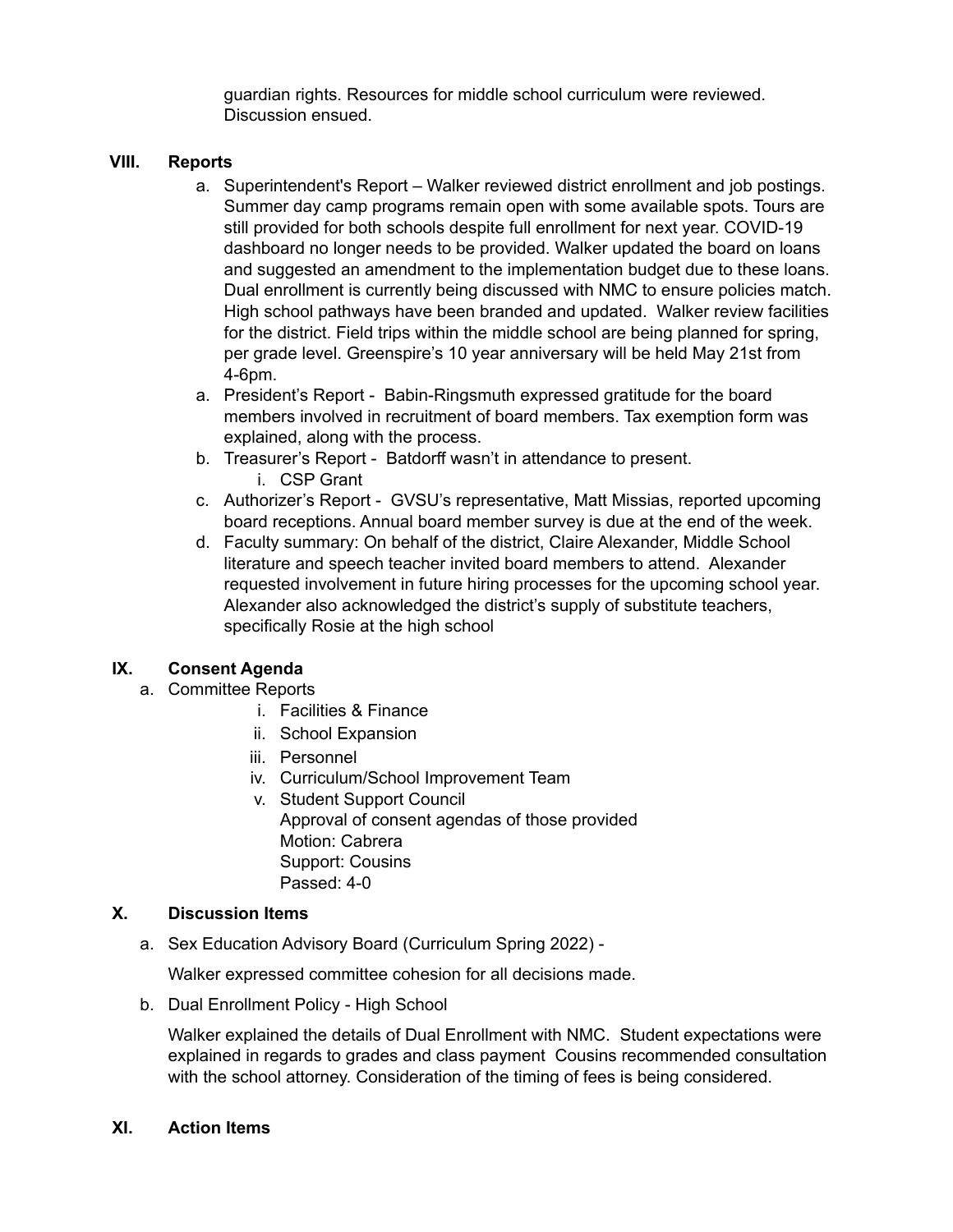- a. Approval of Board and Committee Meeting Calendar
	- i. Committee Meeting Calendar
	- ii. School Academic Calendar 2022-2023

Motion: Cousins

Motion Support: Cabrera

Motion Passed: 4-0

b. Nomination of School Board Nominee, Marguerite Cotto and Term Renewal of Tara Ward and Yvette Babin-Ringsmuth-

Motion: Cousins

Support: Ward

Motion Passed: 4-0

c. Approval to Sign and submit 10-23 Tax Exempt Application

Motion: Cousins Support: Cabrera

Motion Passed: 4-0

d. Approval of State Aid Note - Walker explained the details of this note. Cousins suggested the finance committee develop a strategic plan Motion: Cousins Support:Cabrera Motion Passed: 4-0

### **XII. Public Comment** - none

#### **XIII. Adjournment into Closed Session per Dr. Walker's request at 7:05 pm**

Motion to adjourn: Cousins Support: Ward Motion passed: 4-0

> a. Quarterly Superintendent Feedback and Review Session Walker relayed accomplishments and concerns over the last quarter. Discussion ensued.

#### **XIV. Reconvene Open Session**

Motion: Cabrera Support: Cousins Motion passed: 4-0

## **XV. Adjournment**

Motion: Cabrera Support: Cousins Motion passed: 4-0 at 8:13 pm

Respectfully submitted,